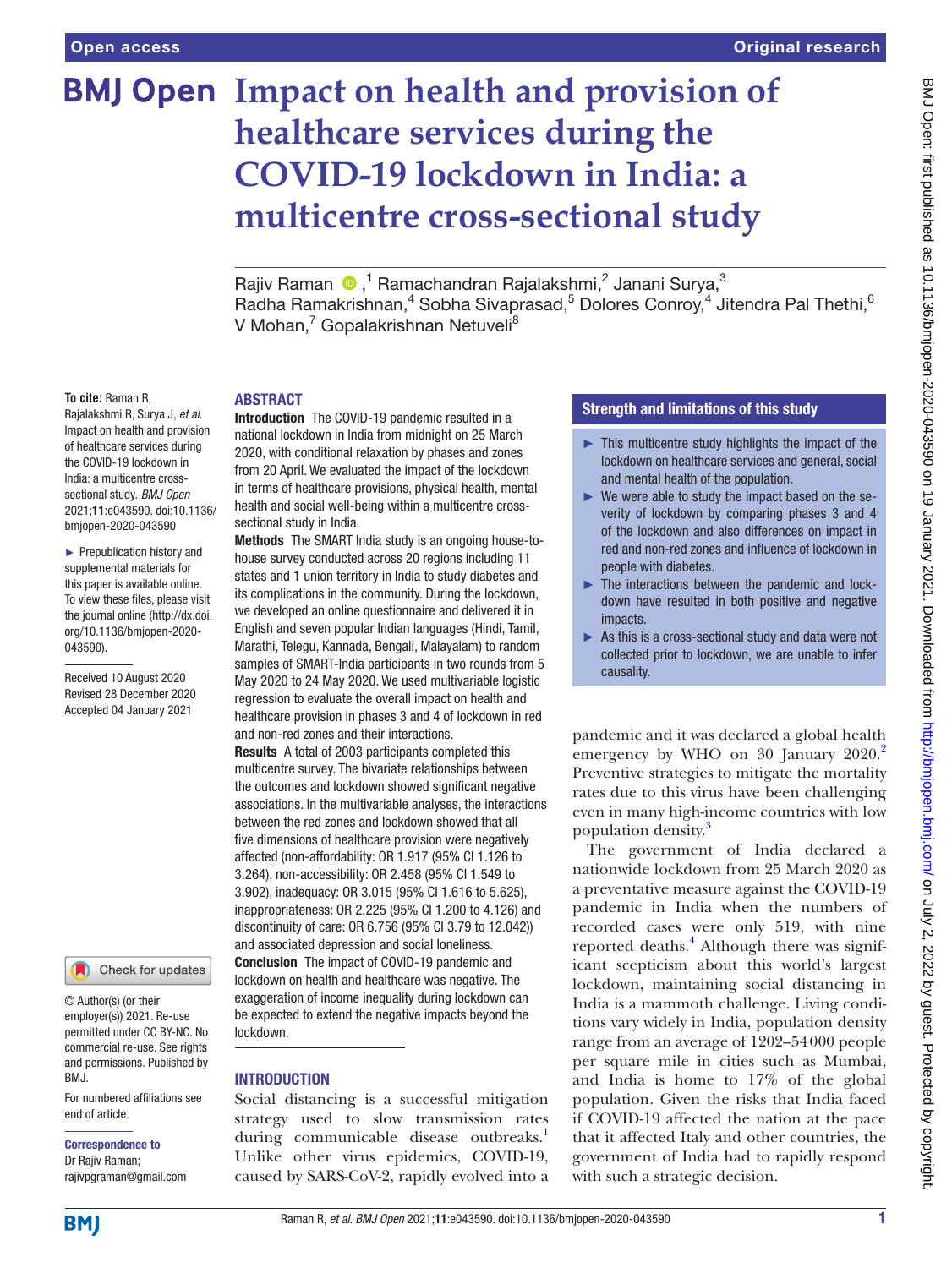As population movement from outside and within India maintained the rise of cases, $5$  the lockdown had to be extended further on three occasions, referred to as lockdown phases 1 –4 and conditional relaxation of the lockdown is still ongoing. As there were regional differences in COVID-19 cases, the 739 districts in India (average population  $1.7 \times 10^6$  but can range from  $57 \times 10^3$  to  $4 \times 10^6$ ) were also divided into zones colour coded as red, orange and green during phases 2–4 based on the doubling rates, with the red zone representing the highest doubling rates.

There was global press coverage on this lockdown related disruption, chaos, financial difficulties, lack of shelter and food for the vulnerable populations, fear, social exclusion, stigma and misinformation on COVID-19. However, there is a lack of evidence of the impact of this lockdown on the health of individuals at population level.

Given that 70% of the healthcare in India is provided by the private sector and most only provided minimal services during the lockdown, we hypothesised that the immediate consequences of lockdown would be restricted healthcare provisions and negative impact on the general health, mental health and social well-being of the popu-lation.<sup>[6](#page-9-5)</sup> Reduced capacity due to social distancing and other restrictions after relaxation may also be a cause of interruptions to healthcare provision.

We report here the results of a questionnaire-based survey designed to study the impact on healthcare provisions and general, social and mental health of individuals that participated in a multicentre study (SMART India).[7](#page-9-6) Our research question was 'Will the severity of the pandemic and restrictiveness of lockdown stage affect the access to healthcare and the health and well-being of the participants in the SMART India study?'

#### **METHODS**

All participants gave verbal informed consent before data collection for this survey.

#### Smart India study

The SMART India study, funded by the Global Challenge Research Fund and UK Research & Innovation (UKRI), is a household survey on diabetes and its complications. The aim of the SMART India study is to develop practical and affordable models to (1) diagnose people with diabetes and pre-diabetes and (2) identify those at risk of diabetes complications so that these models can be applied to the population in low-income and middle-income countries (LMIC) where laboratory tests are unaffordable.<sup>7</sup>

The study sample was based on a multistage, stratified sampling technique using data from the 2011 census of India and covered different geographical regions (North, South, East and West) and included 11 states and 1 union territory: Assam, Chhattisgarh, Karnataka, Kerala, Madhya Pradesh, Uttar Pradesh, Maharashtra, Odisha, Tamil Nadu, Telangana, West Bengal and Delhi. All survey clusters were independent samples. Each region had three

clusters stratified into urban, rural and a pre-defined special category of population such as people with poor access to healthcare, or cohorts that are presumed high risk or low risk of developing diabetes. Each cluster will screen 800–2000 consenting participants 40 years or older for a cumulative sample size of a minimum of 48000.

In each region, a census enumeration block that usually consists of 125–150 households with a population of 650–700 was the primary sampling unit for urban areas while villages were defined in the rural areas. Bigger villages were further divided to ensure that approximately 300 households could be covered. The house-to-house survey was conducted by approaching each household in consecutive streets in each area.

The inclusion criteria are adults who are ≥40 years of age (special groups may contain adult population of any age) who are local residents of Indian origin and are willing to give informed consent. Exclusion criteria include vulnerable adults in whom it may not be possible to carry out all the tests; pregnant and breast feeding women; anyone in the opinion of the fields worker deemed too ill to be screened; and those who are currently participating in intervention trials with investigational medicinal products.

In the SMART India study, diabetes was defined as known diabetes on anti-diabetes medications or diet controlled or a random blood sugar of >200mg/mL (8.9mmol/mmol).

#### Participants for the COVID-19 questionnaire study

Two random samples in phases 3 and 4 of the lockdown were obtained from participants of the ongoing SMART India study.[8](#page-9-7) First sample was a random sample of the whole SMART India cohort and second random sample included people with diabetes from the study cohort to ensure we had a good proportion of the sample consisting of people who would need to access healthcare. We analysed both samples together because of the low cell counts when adjusting for the complex design relatively large numbers of variables. Weighting was used to ensure the age and gender distribution of our samples were similar to that of the latest census of India.

#### Severity of lockdown in India and description of zones

The lockdown in India was divided into phases. During phase 1 of the lockdown, people were urged to stay indoors, all services, except healthcare and other essential services, were closed, non-essential transport was suspended and most activities were prohibited. In phase 2, the country was divided into three zones: red, orange and green based on the number of cases of COVID-19 and spread of the virus. In red zones, all forms of public transport, for example, by air, rail, road were suspended, most institutions were closed, and gatherings of people for any purpose was prohibited. Only emergency services and those related to healthcare were allowed. In orange zones, outpatient departments and clinics were allowed to be open with social distancing norms and other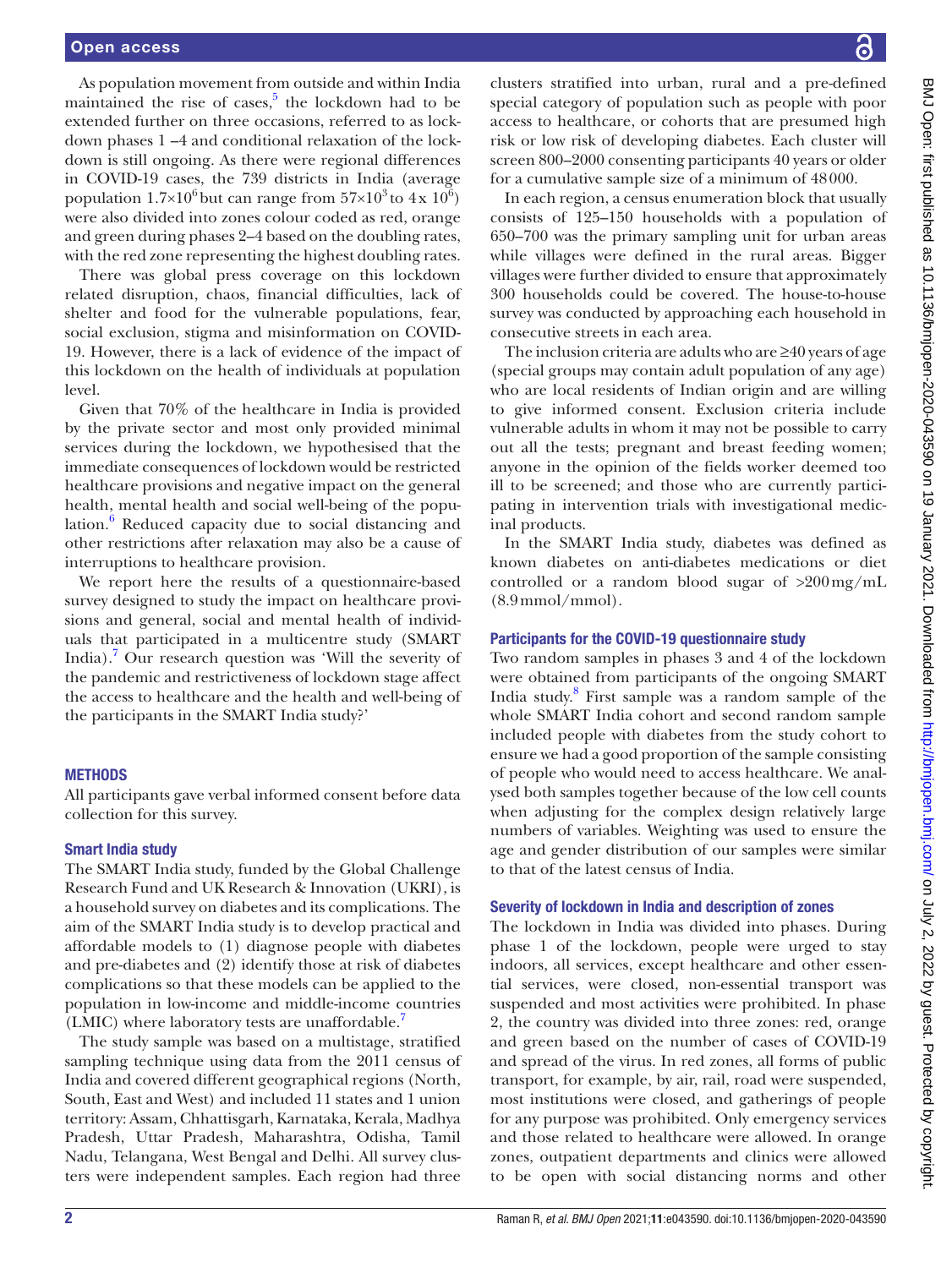safety precautions. Limited movements of taxis and cabaggregators were allowed, and interdistrict movement of people for permitted activities was allowed. In the green zones, most restrictions were removed in a phased manner.

In phase 3, the red zone districts continued to remain under lockdown. The orange zone districts had no public transportation but private and hired vehicles were permitted and green zone districts operated with buses limited to 50% capacity. In phase 4, the states were given more power in the implementation of lockdown and delineation of the zones. Our COVID-19 lockdown study was conducted during phases 3 and 4 of the lockdown.

Four lockdown stages can be described in the order of strictness of lockdown from the least to the most: phase 3 lockdown—non-red zones, phase 3 lockdown—red zones, phase 4 lockdown—non-red zones and phase 4 lockdown—red zones.

# **Questionnaire**

The questionnaire was designed to evaluate provision of healthcare services and self-rated impact of COVID-19 lockdown on physical, mental and social well-being and was developed from existing validated instruments from Europe. It was translated to seven different languages to address non-English-speaking population. Accuracy of the translations was checked by three health professionals per language. Prior to the survey being carried out a test-run was done on 14 participants, who were not part of the SMART-India study, to cross-validate the questionnaire. The fieldworkers from the 20 centres in the SMART India study were trained to administer the questionnaire by telephone and the data were entered into an electronic cloud-based database, developed specifically for the SMART India study. The data management group consisted of two project coordinators and an IT expert. A checklist was prepared and weekly web meetings conducted with the interviewers. In each call, two interview forms were randomly picked and checked for accuracies. The data management group monitored, checked and verified the data entry before the database was locked for analysis.

#### Outcome variables

The outcomes were the five dimensions of healthcare provision viz. availability, affordability, accessibility, appropriateness, and adequacy, patient experience and continuity of care and measures of self-reported physical health, depression, emotional and/or social loneliness. For this analysis, we derived binary variables describing poor or negative outcomes using a subset of questions.

#### Dimensions of healthcare provision

We measured three aspects of healthcare services, that is, access, patient experience and continuity of care. Access was defined as 'a general concept that summarises a set of more specific dimensions describing the fit between the patient and the healthcare system.'<sup>[9](#page-9-8)</sup> Five inter-related

but distinct dimensions, 5 'A's, were defined for access: adequate, accessible, affordable, appropriate and available.<sup>10</sup> We adapted questions from a patient-led survey developed by European Patients Forum to measure access. [11](#page-9-10)

Availability of healthcare was measured using a question about ease of obtaining overall access and scored 1 if accessing information was not easy. Affordability was measured by asking whether the participant experienced financial difficulties due to spending on healthcare during the lockdown (1=sometimesor often). Accessibility of healthcare was measured by counting the number of times there was delay in getting services and dichotomised as none vs one or more. Similarly, adequacy of healthcare was measured by three statements on provision of information on treatment options, adapting treatment to changing needs and involvement in the treatment decisions. We scored 1 if the response to any of the questions was 'No'. Finally, appropriateness was measured using a question on whether the participant was treated for their medical condition differently to that they received prior to COVID-19 (1=treated differently).

We then measured the patient experience of healthcare during this time, which we measured by adapting the communication section of a questionnaire developed for LMIC.<sup>12</sup> We asked five questions on whether on approaching healthcare providers, the participants were treated with courtesy and respect, were listened to and received understandable information. We scored one if the response to any of these questions was 'false'. Lastly, we assessed whether the quality of care patients received during the lockdown is a break in the continuity of care. We used the concept of 'experienced continuity of care'[13](#page-9-12) and measured it using four questions based on four dimensions, longitudinal, relational, flexible and cross-boundary.<sup>[14](#page-9-13)</sup> The binary variable was scored 1 if the response to any of these questions was 'No'.

# Measures of self-reported health impacts of COVID-19

The impact of the lockdown on individuals was measured on physical health, mental health and social well-being. Physical health was measured using a single-item comparative self-rating question asking the participants 'compared with before the lock down, how is your health in general?' with a 5-point Likert scale response ranging from 'very good' to 'very poor' and dichotomised as poor heath for responses fair to very poor vs good and very good. Mental health was measured using the WHO-5 well-being index.<sup>[15](#page-9-14)</sup> The responses were noted on a 6-point Likert scale scored 0 ('at no time') to 5 ('all of the time') with the scores converted to a percentage scale. We dichotomised the score at the cut-off <51to create a binary variable labelled 'Screening diagnosis of depression'.

To measure loneliness, we used the short De Jong Gierveld Loneliness scale<sup>16</sup> consisting of six Likert scale items with five levels: 'none of the times', 'rarely', 'sometimes', 'often' and 'all of the time'. Three of these items measured emotional loneliness referring to a sense of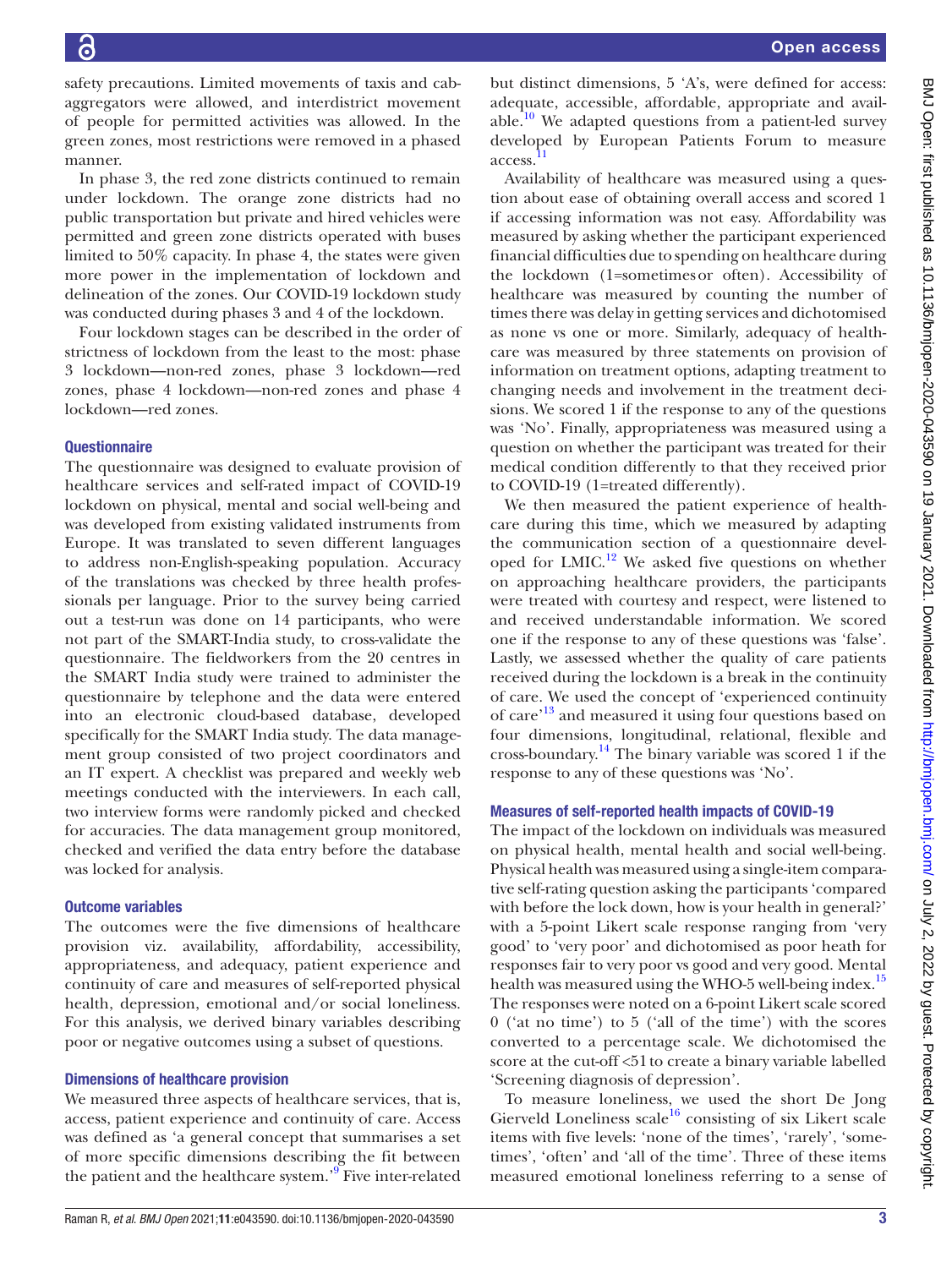emptiness, missing people around oneself and a feeling of rejection. The other three items referred to social loneliness referring to a lack of boarder engagement with social networks. We recoded the three items of social loneliness $17$  so that for all items the higher score meant greater loneliness. The scale was further dichotomised so that 'none of the times' and 'rarely' counted as zero and the rest as one. The two sub scales ranged from 0 to 3 and the total loneliness score ranged from 0 to 6. The subscales were summed only if all items were non-missing while in computing the total score at most one missing item among the six can be accommodated. The subscales and the total score were dichotomised at  $>1$  to produce binary variables representing emotionally lonely, socially lonely and lonely.

#### Statistical analysis

#### Sample size

In the absence of any pre-existing data, we assumed that a modest 50% of the participants will access healthcare services and during the lockdown there will be a 10% reduction in the proportion participants accessing healthcare services. Based on that we computed that to identify that difference with 80% power and at a 0.05 significance level, we will need 609 participants.

#### Analysis

The outcomes were each dimension of healthcare provision and measures of self-reported physical health, depression, emotional and/or social loneliness. Our primary exposure variables were zones of lockdown (red or not red) and phase of lockdown (phase 3 or phase 4). Control variables in the analyses included age, gender, rural vs urban residents, self-rated financial difficulties (none, some or great), occupation (working or not), financial situation (difficulty in meeting daily needs none, some or great) and living arrangements (large household, with spouse, alone or living with unrelated individuals). In analysing this data, we took into account the stratification in the data by multiple centres and used population weights by using svy commands with STATA (V.15). We created weights based on age and gender distribution of the Indian population. The target population in our survey was between 25 and 90 years and the weights align our sample with the latest Indian Census (2011) [\(online supplemental table S1](https://dx.doi.org/10.1136/bmjopen-2020-043590)).

Multiple logistic regression models were used to estimate the associations between outcomes and exposures. In all models, we included an interaction term between red zone and lockdown stage. Other interactions such as between zones, stage and presence of diabetes were tested but were not significant and not used in the final models tested. The analyses took into account stratification by centres and population weights.

After a reviewer had suggested that our sample size might lack sufficient power, we estimated post hoc power through simulation. For this, we drew 10000 random samples with replacement with the same size as our



<span id="page-3-0"></span>**Figure 1** Flow diagram showing the derivation of the random samples.

data and estimated the difference in proportion of the outcome in more strict lockdown condition (red zone in lockdown phase 4) and less strict conditions. Proportion of times the difference was not significant (at  $\alpha$ =0.05) was considered as β, the probability of type II error and the power was then computed as 1-β. We estimated the post hoc power for changes in all outcomes.

#### Patient and public involvement statement

Patients were not allowed to visit hospitals due to lockdown, so we assumed poor patient experiences based on the increased numbers of patients calling the hospitals for advice. Patients were not involved in the design of the study and were not involved in the recruitment to and conduct of the study. We intend to write a summary of the results to the participants who request for it.

#### **RESULTS**

The COVID-19 telephone survey was carried out on random samples of participants from the SMART India study cohort in two rounds, from 5 May to 24 May 2020 during phases 3 and 4 of the lockdown respectively. The derivation of the random samples from the SMART India cohort is shown in [figure](#page-3-0) 1.The survey was conducted in the following states/union territories: Assam, Chhattisgarh, Karnataka, Kerala, Madhya Pradesh, Uttar Pradesh, Maharashtra, Odisha, Tamil Nadu, Telangana, West Bengal and Delhi. There was no change in zone classification between round 1 and 2 of the survey. A total of 2373/4325 (55%) were contactable by telephone and 2003/2373 (84%) consented and responded to the questionnaires.

The participant characteristics are shown in [table](#page-4-0) 1.

Nearly 83% of the sample were aged 30–65 years, representing the population most likely be affected by the lockdown. More than half the sample were men and nearly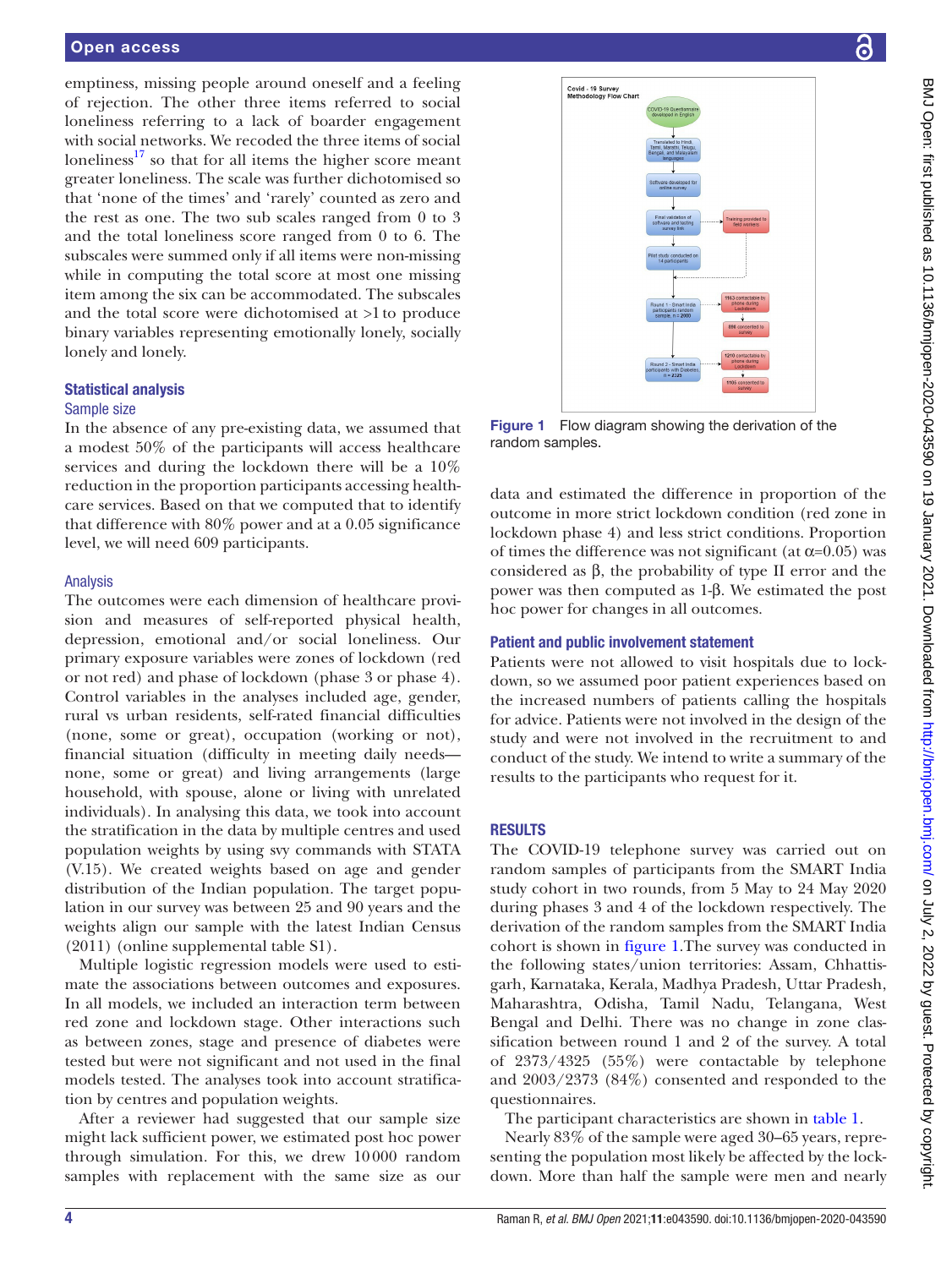<span id="page-4-0"></span>

| Participant characteristics and distribution among lockdown stages<br><b>Table 1</b> |              |                              |                              |                                                |                              |                              |
|--------------------------------------------------------------------------------------|--------------|------------------------------|------------------------------|------------------------------------------------|------------------------------|------------------------------|
|                                                                                      |              | Lockdown stages (100%)       |                              |                                                |                              |                              |
|                                                                                      |              | Three                        |                              | Four                                           |                              |                              |
| <b>Control variables</b>                                                             | $N=2003$ (%) | Non-red<br>zone $N=306$      | <b>Red zone</b><br>$N = 592$ | Non-red<br>zone $N=349$                        | <b>Red zone</b><br>$N = 756$ |                              |
| Age                                                                                  |              | stages and control variables |                              | Weighted % in the cross-table between lockdown |                              |                              |
| $25 - 29$ years                                                                      | 51(2.5)      | 7.9                          | 9                            | $\Omega$                                       | $\Omega$                     |                              |
| 30-65 years                                                                          | 1668 (83.3)  | 10.9                         | 21.9                         | 12                                             | 27.7                         | $F(2, 4008.6) = 10.534$      |
| >65 years                                                                            | 284 (14.2)   | 1.7                          | 2.5                          | 2.4                                            | 4.1                          | p≤0.001                      |
| Gender                                                                               |              |                              |                              |                                                |                              |                              |
| Male                                                                                 | 1098 (54.8)  | 7.8                          | 19.4                         | $\overline{7}$                                 | 16.5                         | $F(1.93, 3818.53) = 2.675$   |
| Female                                                                               | 905 (45.2)   | 12.7                         | 14                           | 7.4                                            | 15.2                         | $p=0.071$                    |
| Working (missing=1)                                                                  |              |                              |                              |                                                |                              |                              |
| <b>No</b>                                                                            | 820 (41.0)   | 9.1                          | 9.4                          | 6.6                                            | 13.3                         | $F(1.50, 2974.84) = 2.605$   |
| Yes                                                                                  | 1182 (59.0)  | 11.4                         | 23.9                         | 7.8                                            | 18.5                         | p=0.090                      |
| Area                                                                                 |              | $\overline{0}$               | $\overline{0}$               | 0                                              | $\overline{0}$               |                              |
| Urban                                                                                | 1516 (75.7)  | 17.5                         | 23                           | 11.9                                           | 24.1                         | $F(1.88, 3729.12) = 4.040$   |
| Rural                                                                                | 487 (24.3)   | 3                            | 10.3                         | 2.5                                            | 7.6                          | $p=0.020$                    |
| Living arrangements                                                                  |              |                              |                              |                                                |                              |                              |
| Alone                                                                                | 171(8.5)     | 9.6                          | 21.6                         | 10                                             | 27.8                         |                              |
| With my spouse                                                                       | 180 (9.0)    | 3                            | 6.4                          | 1.2                                            | 1.8                          |                              |
| With my spouse, children<br>and others                                               | 1561 (77.9)  | 1.1                          | 4.7                          | 1.3                                            | $\overline{2}$               | $F(4.08, 8090.17) = 15.361$  |
| With non-related others                                                              | 91(4.5)      | 6.8                          | 0.7                          | 1.9                                            | 0.1                          | p≤0.001                      |
| Financial circumstances missing=17                                                   |              |                              |                              |                                                |                              |                              |
| No difficulties                                                                      | 715 (36.0)   | 12.8                         | 15.4                         | 7.9                                            | 6.4                          |                              |
| Some difficulties                                                                    | 865 (43.5)   | 6.5                          | 12.3                         | 4.9                                            | 16.3                         | $F(2.61, 5129.13) = 13.811$  |
| <b>Great difficulties</b>                                                            | 406 (20.4)   | 1.2                          | 5.6                          | 1.6                                            | 9.1                          | p≤0.001                      |
| <b>Diabetes</b>                                                                      |              |                              |                              |                                                |                              |                              |
| Absent                                                                               | 746 (37.2)   | 18.3                         | 29.5                         | 0                                              | 0                            | $F(2.06, 4092.32) = 423.311$ |
| Present                                                                              | 1257 (62.8)  | 2.2                          | 3.9                          | 14.4                                           | 31.7                         | p<0.001                      |

60% were working. Most of the respondents resided in urban areas and lived with family members. Approximately 60% of the participants described having some form of financial difficulties. As expected, 63% of the participants had diabetes

[Table](#page-4-0) 1 also shows the weighted proportions of these variables adjusted for the complex design of the survey in cross-tabulation with the lockdown stages and the results of the tests for independence. In all cases except for gender and working the tests were highly significant. Therefore, in all models testing the association of outcomes with lockdown, these variables were entered as control variables.

#### Associations of outcome measures with lockdown

During the lockdown stages, in phase 3 and phase 4, there were changes in the amount of restrictions imposed with some relaxation in the non-red zones, and the zones were

based on the areas of varying severity of the COVID-19 pandemic, red zones being the worst affected. The crude associations between the lockdown stages and zones are presented in the [table](#page-5-0) 2. As expected, negative outcomes were two to six times more likely in the more restrictive lockdown phase, and in areas with more severe impact of COVID-19. There were few exceptions. The discontinuity of care was found to be significantly less likely in the red zones (OR 0.62 [95% CI 0.40 to 0.95]). There were no significant associations between non-availability of healthcare services and the phase of the lockdown, and poor health, and social loneliness with the severity of COVID-19 pandemic. However, when we considered the interaction between phases and zones, and adjusted for sociodemographic variables and presence of diabetes, the number of significant associations reduced suggesting the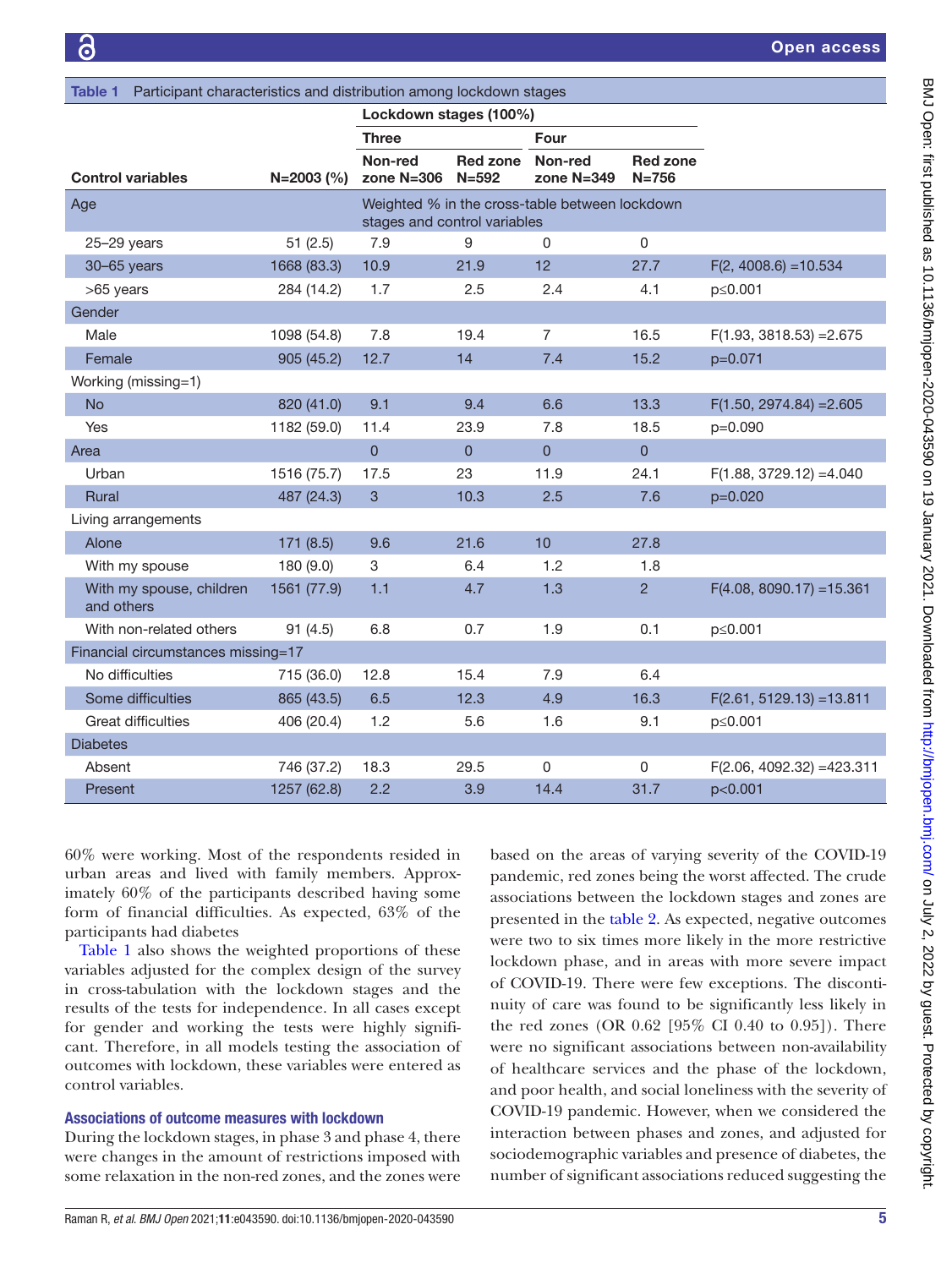| healthcare and health variables                       |                        |                     |
|-------------------------------------------------------|------------------------|---------------------|
|                                                       | Unadjusted OR (95% CI) |                     |
| Lockdown stages                                       | Four (ref: 3)          |                     |
| <b>Zones</b>                                          |                        | Red (Ref: non-red)  |
| <b>Healthcare variables</b>                           |                        |                     |
| Non-availability                                      | 1.17 (0.79 to 1.72)    | 2.61 (1.49 to 4.56) |
| Non-affordability                                     | 1.93 (1.44 to 2.60)    | 2.22(1.47, 3.35)    |
| Non-accessibility                                     | 2.74 (2.03 to 3.70)    | 1.93 (1.26 to 2.94) |
| Inadequacy                                            | 1.91 (1.42 to 2.57)    | 3.06 (1.97 to 4.74) |
| Inappropriate                                         | 5.76 (4.29 to 7.72)    | 2.65 (1.81 to 3.88) |
| Discontinuity of care                                 | 2.16 (1.49 to 3.12)    | 0.62 (0.40 to 0.95) |
| Negative patient<br>experience                        | 0.75 (0.46 to 1.21)    | 4.91 (2.43 to 9.90) |
| Health and well-being                                 |                        |                     |
| Poor health                                           | 2.00 (1.36 to 2.94)    | 0.91 (0.53 to 1.57) |
| WHO-5 screening for 2.61 (1.99 to 3.42)<br>depression |                        | 2.99 (2.13 to 4.21) |
| <b>Emotional loneliness</b>                           | 1.70 (1.22 to 2.37)    | 4.35 (2.86 to 6.62) |
| Social loneliness                                     | 2.57 (1.58 to 4.16)    | 1.16 (0.54 to 2.53) |
| Loneliness<br>(emotional and/or<br>social)            | 1.97 (1.06 to 3.65)    | 3.55 (1.62 to 7.81) |

<span id="page-5-0"></span>Table 2 Associations of lockdown stage and zones with

complex nature of the relationships between our exposure variables and the outcomes.

Our main exposures of interest are the lockdown stages and zones. In tables [3 and 4,](#page-6-0) we present the results for their main effects and interaction between them on healthcare provision and health and well-being. The main effect of the lockdown stage is the effect of lockdown stage 4 and non-red zones on the outcomes; the main effect of red zone is the effect of red zone and lockdown stage 3 on the outcomes; and the interaction effect is the effect of red zone and lockdown stage four on the outcomes. The main effects and interaction should be considered together when discussing the impact of COVID-19 lockdown on healthcare and health.

Except for healthcare availability and negative experience, on all other healthcare outcomes, the interaction between the zones and stages of lockdown had significant negative association (Non-availability: OR 0.626 (95% CI 0.321 to 1.221), non-affordability: OR 1.917 (95% CI 1.126 to 3.264), non-accessibility: OR 2.458 (95% CI 1.549 to 3.902), inadequacy: OR 3.015 (95% CI 1.616 to 5.625), inappropriateness: OR 2.225 (95% CI 1.200 to 4.126), negative patient experience: OR 0.295 (95% CI 0.069 to 1.264) and discontinuity of care: OR 6.756 [95% CI 3.79 to 12.042]). This meant that in the most severe forms of lockdown, there was two to three times lack in healthcare service provision. In the earlier stage of lockdown, there was nearly four times reduction in the availability of healthcare services and six times more negative patient experience.

In the case of health and well-being outcomes, the lockdown related variables had fewer significant associations. The interaction between the zones and stages of lockdown was significantly associated with depression (OR 1.752 (95% CI 1.065 to 2.882)) and social loneliness (OR 2.96 [95% CI 1.306 to 6.709]).

Consistently, financial difficulties predicted negative outcomes in healthcare service provision as well as general, psychological and social well-being. On exploring further, we discovered that the effect of financial difficulties were considerably larger for three outcomes during the most severe lockdown compared with other times (non-accessibility: OR 11.81 (95% CI 6.24 to 22.33) vs OR 1.82 (95% CI 1.34 to 2.46), relative difference (RD)=6.5; inappropriateness: OR 10.33 (95% CI 2.95 to 36.21) vs OR 10.33 (95% CI 2.95 to 36.21), RD=3.7; discontinuity of care: OR 15.22 (95% CI .58 to 30.57) vs OR 2.94 (95% CI 2.08 to 4.15). See [online supplemental table S2](https://dx.doi.org/10.1136/bmjopen-2020-043590) for other results.

Post hoc sample size power analyses using simulation showed that the rejection rate with our sample size alpha level of 0.05 was 0% for all outcomes except for nonavailability (8.4%), negative patient experience (93.8%) and poor health (8.1%).

# **DISCUSSION**

Though lockdown was introduced as an urgent national mitigation strategy against COVID-19, our cross-sectional study has shown the degree to which healthcare provision and health and well-being of people were affected during lockdown in India, especially in the red zone.

The unadjusted associations in this study showed that lockdown affected access to healthcare and health and well-being of the participants negatively. However, multivariable logistic regression models revealed that the negative influences of the lockdown were mainly in areas of high burden of the pandemic. In contrast, availability of healthcare, negative patient experience and poor health were not associated with lockdown in these models. Among the health outcomes, mental health and loneliness were affected by the lockdown and the burden of pandemic while self-reported poor health had no impact. These results were similar to other studies from India.<sup>1018</sup> Verma and Mishra<sup>[6](#page-9-5)</sup> in their survey during the first lockdown in India reported the prevalence of moderate to severe depression, anxiety and stress to be 25%, 28% and 11.6%, respectively, in the study participants.

However, the relation of the pandemic and lockdown is more complex. Our study supports previous reports that COVID-19 pandemic has resulted in some unexpected and sometimes beneficial outcomes due to changes in human behaviour and system responses.<sup>19</sup> One such beneficial effect in our study was that the continuity of care was better in areas with greater impact of the COVID-19. This could be the result on the focus on vulnerable population with pre-existing conditions. However, where the impact of the pandemic was higher and lockdown was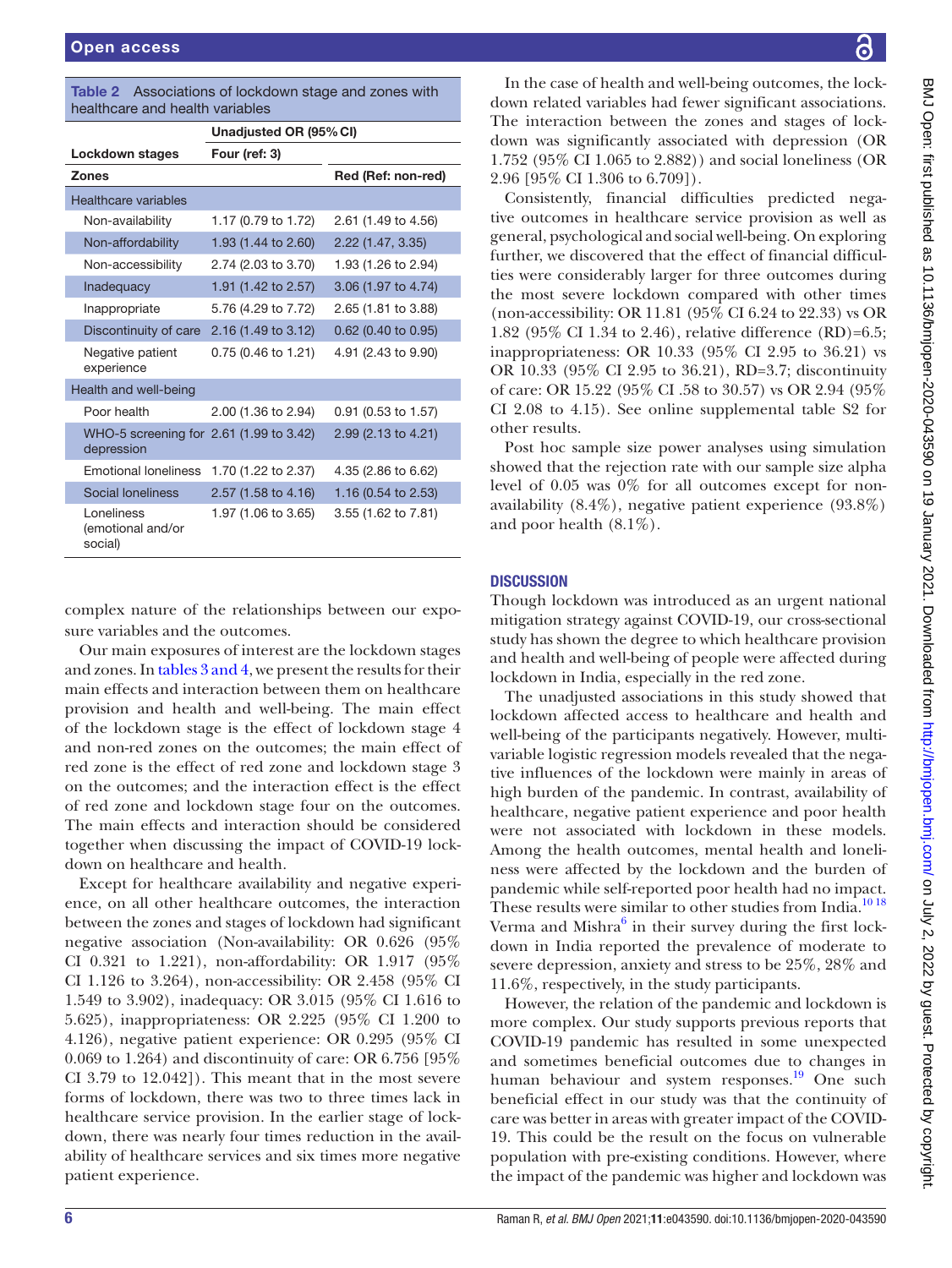<span id="page-6-0"></span>

| <b>Table 3</b>                               |                         | Factors associated with impact on different dimensions of healthcare services provision |                        |                        |                         |                                |                                |
|----------------------------------------------|-------------------------|-----------------------------------------------------------------------------------------|------------------------|------------------------|-------------------------|--------------------------------|--------------------------------|
|                                              | Non-availability        | Non-affordability                                                                       | Non-accessibility      | Inadequacy             | Inappropriate           | Negative patient<br>experience | Discontinuity of care          |
| Variables                                    | OR (95% CI)             | OR (95% CI)                                                                             | OR (95% CI)            | OR (95% CI)            | OR (95% CI)             | OR (95% CI)                    | OR (95% CI)                    |
| Red zone (main effects)                      | 3.545 (2.163 to 5.81)   | .531)<br>0.956 (0.597 to                                                                | 0.955 (0.678 to 1.344) | 1.584 (0.94 to 2.67)   | 1.021 (0.604 to 1.728)  | 5.694 (1.978 to 16.388)        | 0.299 (0.191 to 0.468)         |
| Lockdown stage 4 (main<br>effects)           | 1.716(0.991 to 2.974)   | .566)<br>0.965 (0.595 to                                                                | 0.739 (0.492 to 1.11)  | 0.518 (0.299 to 0.897) | 1.420 (0.775 to 2.603)  | 1.050 (0.268 to 4.108)         | 0.430 (0.257 to 0.719)         |
| Interaction red zone and<br>lockdown stage 4 | 0.626 (0.321 to 1.221)  | 3.264<br>1.917 (1.126 to                                                                | 2.458 (1.549 to 3.902) | 3.015 (1.616 to 5.625) | 2.225 (1.200 to 4.126)  | 0.295 (0.069 to 1.264)         | 6.756 (3.79 to 12.042)         |
| Age (Ref. 30-64 years)                       |                         |                                                                                         |                        |                        |                         |                                |                                |
| Less than 30 years                           | 0.379 (0.128 to 1.123)  | 0.599<br>0.195(0.063 to                                                                 | 0.103 (0.023 to 0.470) | 0.415 (0.136 to 1.267) | Omitted                 | Omitted                        | 0.280 (0.115 to 0.684)         |
| More than 65 years                           | 1.158 (0.795 to 1.687)  | .268)<br>0.923 (0.672 to                                                                | 1.033 (0.77 to 1.385)  | 1.337 (0.992 to 1.803) | 1.058 (0.75 to 1.493)   | 0.717 (0.387 to 1.326)         | 0.947 (0.678 to 1.323)         |
| Females (Ref. males)                         | 1.071 (0.653 to 1.757)  | 1.141<br>0.816 (0.583 to "                                                              | 0.888 (0.611 to 1.289) | 1.708 (1.245 to 2.342) | 0.376 (0.271 to 0.520)  | 0.679 (0.43 to 1.071)          | 1.346 (0.947 to 1.914)         |
| Working (Ref. not working)                   | 1.241 (0.637 to 2.417)  | .379<br>0.979 (0.694 to                                                                 | 0.86 (0.574 to 1.288)  | 1.084 (0.760 to 1.547) | 0.740 (0.531 to 1.03)   | 0.422 (0.256 to 0.696)         | 1.517 (1.075 to 2.143)         |
| Living arrangements (Ref. large household)   |                         |                                                                                         |                        |                        |                         |                                |                                |
| Alone                                        | 2.143 (1.022 to 4.491)  | 1.228 (0.711 to 2.123)                                                                  | 1.021 (0.611 to 1.707) | 1.854 (0.987 to 3.483) | 1.595 (0.971 to 2.62)   | 3.131 (1.645 to 5.959)         | 0.959 (0.575 to 1.6)           |
| With my spouse                               | 1.912 (0.988 to 3.699)  | .512<br>1.067 (0.753 to                                                                 | 1.215 (0.872 to 1.692) | 1.153 (0.817 to 1.627) | 1.332 (0.814 to 2.18)   | 1.536 (0.726 to 3.252)         | $0.82(0.527$ to 1.274)         |
| With non-related others                      | 6.758 (1.238 to 36.889) | 1.089 (0.385 to 3.08)                                                                   | 0.796 (0.305 to 2.077) | 1.2 (0.499 to 2.882)   | 1.507 (0.789 to 2.879)  | 1.579 (0.335 to 7.438)         | 13.515 (3.07 to 59.5)          |
| Financial difficulties (Ref. none)           |                         |                                                                                         |                        |                        |                         |                                |                                |
| Some difficulties                            | 3.998 (2.824 to 5.661)  | 7.239 (5.15 to 10.176)                                                                  | 2.94 (2.229 to 3.878)  | 5.741 (3.888 to 8.477) | 4.223 (2.854 to 6.251)  | 4.1 (2.051 to 8.197)           | 4.318 (3.153 to 5.913)         |
| <b>Great difficulties</b>                    | 4.885 (3.383 to 7.053)  | 20.669)<br>14.265 (9.846 to                                                             | 2.113 (1.609 to 2.776) | 6.05 (4.14 to 8.842)   | 8.316 (5.372 to 12.872) | 9.596 (4.96 to 18.566)         | 6.81 (4.687 to 9.896)          |
| Rural region (ref. urban)                    | 0.78(0.529 to 1.15)     | 2.06)<br>1.611 (1.261 to                                                                | 1.122 (0.847 to 1.487) | 0.893 (0.665 to 1.2)   | 1.849 (1.386 to 2.465)  | 0.659 (0.38 to 1.144)          | 0.809 (0.587 to 1.114)         |
| Has diabetes (ref. No)                       | 0.504 (0.37 to 0.684)   | 0.860)<br>0.636 (0.471 to                                                               | 1.372 (1.051 to 1.791) | 1.113 (0.837 to 1.481) | 2.26 (1.432 to 3.566)   | 1.645 (0.949 to 2.85)          | $0.999(0.74 \text{ to } 1.35)$ |
| Bold results are significant.                |                         |                                                                                         |                        |                        |                         |                                |                                |
|                                              |                         |                                                                                         |                        |                        |                         |                                |                                |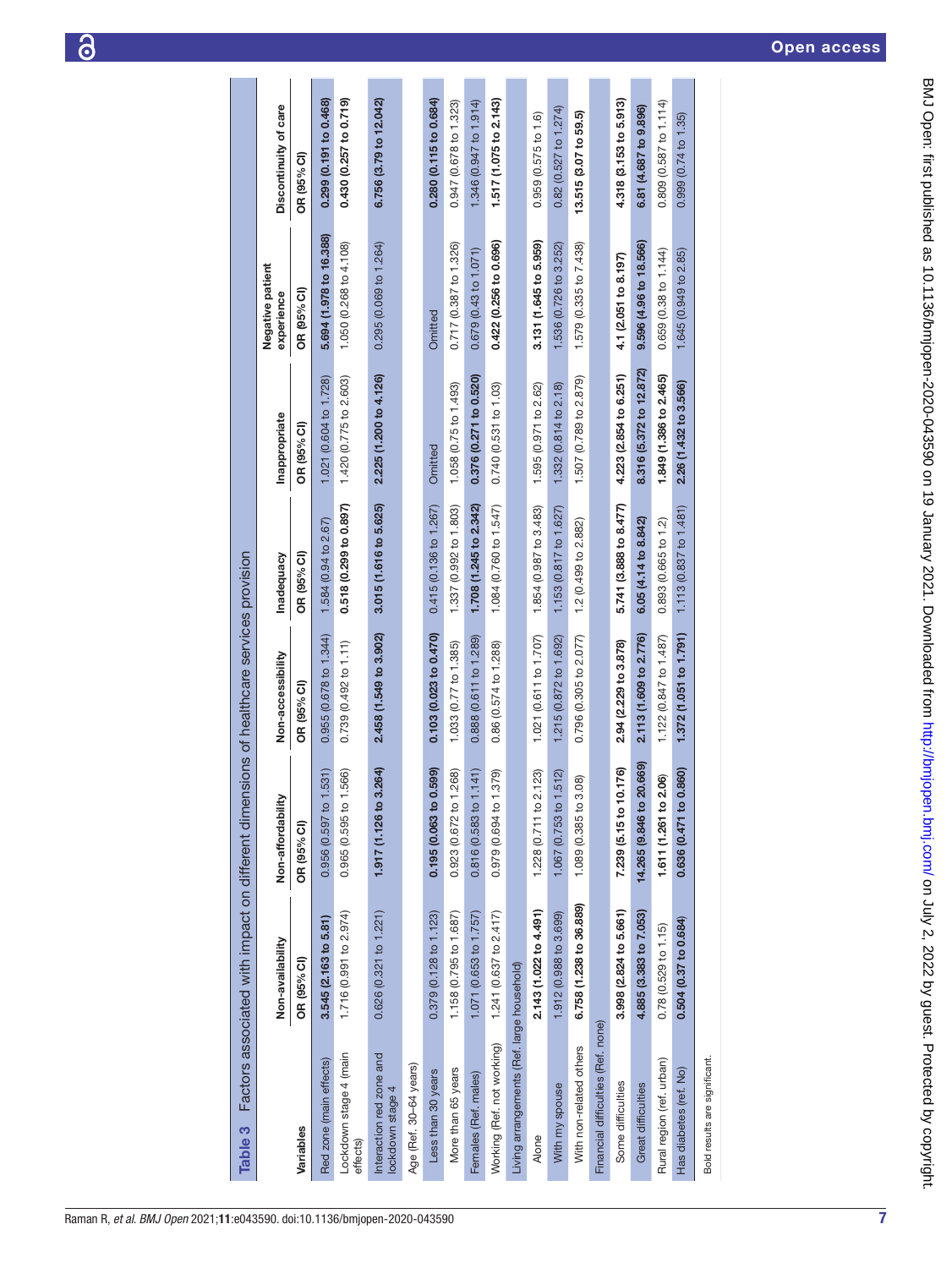| Some difficulties             | 2.244 (1.592 to 3.164) | 5.344 (3.942 to 7.246)    | 1.621 (1.111 to 2.366) | 2.46 (1.496 to 4.045)  | 1.995 (1.091 to 3.647) |
|-------------------------------|------------------------|---------------------------|------------------------|------------------------|------------------------|
| <b>Great difficulties</b>     | 5.514 (3.882 to 7.834) | 6.895 (4.86 to 9.783)     | 2.664 (1.823 to 3.895) | 3.59 (2.22 to 5.806)   | 3.474(1.873 to 6.444)  |
| Rural region (ref. urban)     | 0.986 (0.766 to 1.27)  | 1.243 (0.978 to 1.58)     | 1.192 (0.913 to 1.556) | 0.657 (0.435 to 0.992) | 1.023 (0.669 to 1.563) |
| Has diabetes (ref. no)        | 1.287 (0.967 to 1.715) | $0.652(0.471$ to $0.902)$ | 0.705 (0.504 to 0.987) | 0.931 (0.664 to 1.304) | 0.692 (0.463 to 1.033) |
| Bold results are significant. |                        |                           |                        |                        |                        |
|                               |                        |                           |                        |                        |                        |
|                               |                        |                           |                        |                        |                        |
|                               |                        |                           |                        |                        |                        |
|                               |                        |                           |                        |                        |                        |
|                               |                        |                           |                        |                        |                        |
|                               |                        |                           |                        |                        |                        |

| Impact of lockdown on general health, mental<br>Table 4 |                             | health and social well-being      |                           |                        |                                       |
|---------------------------------------------------------|-----------------------------|-----------------------------------|---------------------------|------------------------|---------------------------------------|
|                                                         | Poor health                 | WHO-5 screening for<br>depression | Emotional loneliness      | Social loneliness      | Loneliness emotional<br>and/or social |
| Variables                                               | OR (95% CI)                 | OR (95% CI)                       | OR (95% CI)               | OR (95% CI)            | OR (95% CI)                           |
| Red zone (main effects)                                 | 329<br>0.859(0.556 to 1     | 1.526 (1.129 to 2.063)            | 3.362 (2.368 to 4.774)    | 0.565 (0.301 to 1.06)  | 2.115 (1.067 to 4.191)                |
| Lockdown stage 4 (main effects)                         | .968)<br>1.219 (0.755 to 1  | 1.428 (0.878 to 2.325)            | 1.983 (1.198 to 3.283)    | 0.854 (0.443 to 1.643) | 1.978 (1.064 to 3.678)                |
| Interaction Red zone and lockdown<br>stage 4            | 1.148 (0.65 to 2.028)       | 1.752 (1.065 to 2.882)            | 0.821 (0.5 to 1.348)      | 2.96 (1.306 to 6.709)  | 1.254 (0.516 to 3.05)                 |
| Age (ref. 30-64 years)                                  |                             |                                   |                           |                        |                                       |
| Less than 30 years                                      | .731)<br>0.234 (0.075 to 0  | Omitted                           | 0.249 (0.093 to 0.667)    | 0.345 (0.114 to 1.048) | 1.079 (0.327 to 3.56)                 |
| More than 65 years                                      | .908<br>2.085 (1.494 to 2   | 0.842 (0.619 to 1.146)            | 0.757 (0.552 to 1.039)    | 1.224 (0.816 to 1.836) | 1.524 (0.873 to 2.66)                 |
| Females (ref. males)                                    | 2.22 (1.482 to 3.326)       | 0.872 (0.677 to 1.123)            | 0.627 (0.473 to 0.832)    | 0.828 (0.479 to 1.433) | 1.388 (0.789 to 2.445)                |
| Working (ref. not working)                              | .955<br>1.615 (0.882 to 2   | 0.827 (0.635 to 1.079)            | 0.763 (0.573 to 1.016)    | 1.521 (0.703 to 3.292) | 2.262 (0.875 to 5.847)                |
| Living arrangements (ref. large household)              |                             |                                   |                           |                        |                                       |
| Alone                                                   | $-484$<br>2.131 (1.303 to 3 | 1.193 (0.779 to 1.825)            | 2.986 (1.648 to 5.41)     | 0.859 (0.401 to 1.843) | 0.828 (0.35 to 1.959)                 |
| With my spouse                                          | .034)<br>0.694 (0.466 to 1  | 2 (1.43 to 2.796)                 | 1.271 (0.856 to 1.889)    | 3.152 (1.292 to 7.686) | 1.077 (0.564 to 2.056)                |
| With non-related others                                 | 10.037 (2.366 to 42.582)    | 0.912(0.478 to 1.741)             | 0.328 (0.134 to 0.8)      | 1.713(0.389 to 7.53)   | 0.52 (0.172 to 1.569)                 |
| Financial difficulties (ref. None)                      |                             |                                   |                           |                        |                                       |
| Some difficulties                                       | 164)<br>2.244 (1.592 to 3   | 5.344 (3.942 to 7.246)            | 1.621 (1.111 to 2.366)    | 2.46 (1.496 to 4.045)  | 1.995 (1.091 to 3.647)                |
| <b>Great difficulties</b>                               | .834)<br>5.514 (3.882 to 7  | 6.895 (4.86 to 9.783)             | 2.664 (1.823 to 3.895)    | 3.59 (2.22 to 5.806)   | 3.474 (1.873 to 6.444)                |
| Rural region (ref. urban)                               | 27)<br>0.986 (0.766 to 1    | 1.243 (0.978 to 1.58)             | 1.192 (0.913 to 1.556)    | 0.657 (0.435 to 0.992) | 1.023 (0.669 to 1.563)                |
| Has diabetes (ref. no)                                  | .715<br>1.287 (0.967 to 1   | $0.652(0.471$ to $0.902)$         | $0.705(0.504$ to $0.987)$ | 0.931 (0.664 to 1.304) | 0.692 (0.463 to 1.033)                |
| Rold results are significant                            |                             |                                   |                           |                        |                                       |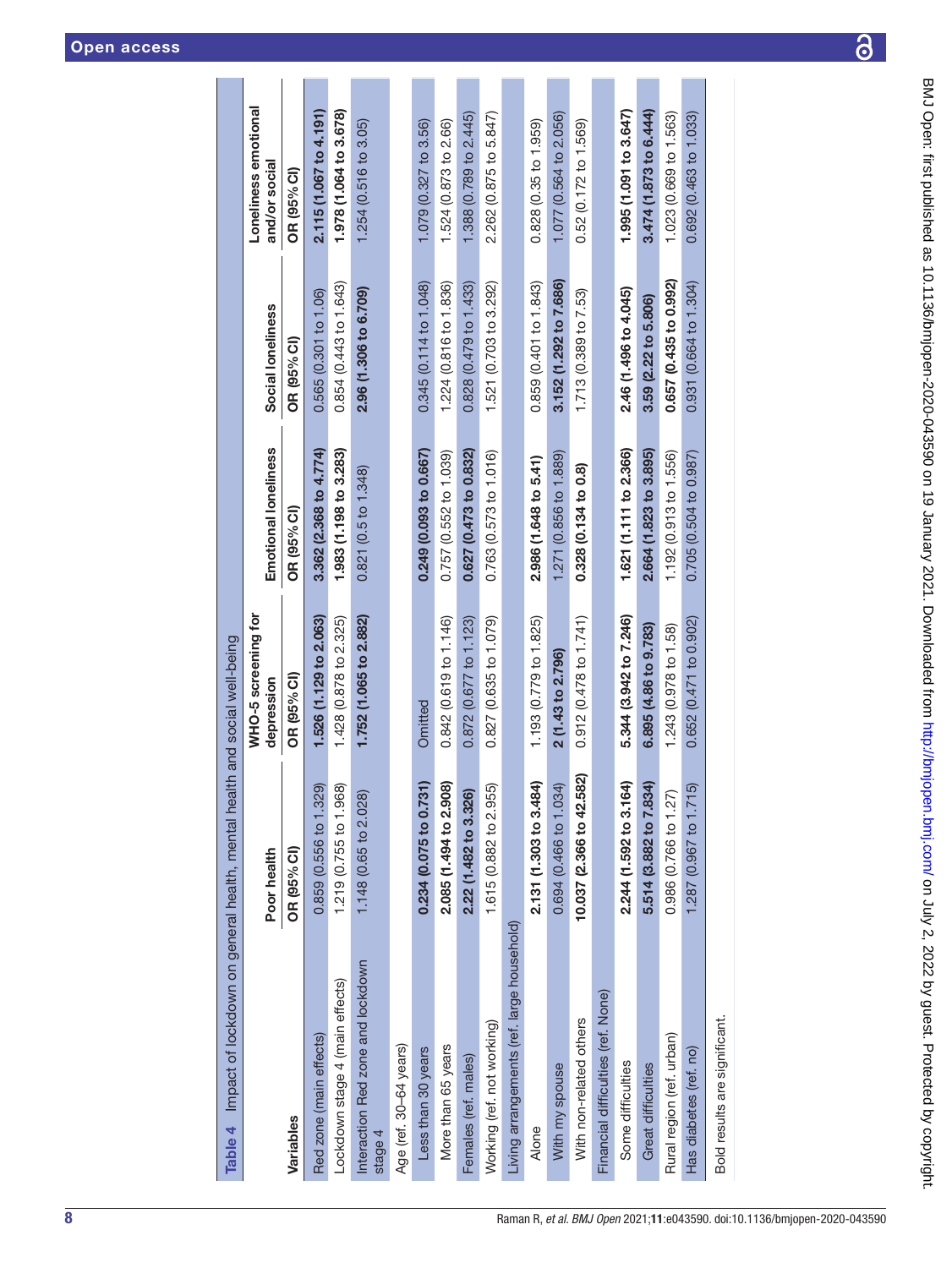more restrictive, the healthcare outcomes were significantly poor with the exceptions of non-availability and negative patient experience. We cannot offer an explanation why more restrictive lockdown offered protection in these cases.

Several factors may account for the deteriorating mental health including the fear of COVID-19 infection, the fear of the unknown in terms of the length period of lockdown and the pandemic, consequences of the lockdown on finances and well-being, continuous exposure to reports on COVID-19 deaths worldwide and reduced access to extended family, friends and other social support systems. It is also interesting to note that social loneliness increased. This may represent the inability to cope with the restrictions despite the availability of internet and smartphone technology to stay connected.

We found the income inequality to be consistent across all outcomes with the likelihood of poor outcomes increasing as financial difficulties increased. Greater financial difficulties were associated with significantly greater odds of non-accessibility to healthcare (twelve times), inappropriate health provision (eleven times) and discontinuity of care (fifteen times). Greater financial stress also predicted poorer mental health, higher anxiety, depression and stress. It also modified the relationship between our main exposures and the outcomes (see [online supple](https://dx.doi.org/10.1136/bmjopen-2020-043590)[mental table S2\)](https://dx.doi.org/10.1136/bmjopen-2020-043590). Historically pandemics accentuate the impact of socioeconomic inequalities and COVID-19 is no exception.<sup>20 21</sup> As a result, the impact of the COVID-19 pandemic will extend beyond the pandemic itself due to sustained and exaggerated inequalities, unless appropriate policy responses are made. The Government of India took a step in the right direction by reducing the financial burden on people such as an offer of optional moratorium on equated monthly instalments of all types of loans until the end of August 2020.

The need for social distancing, use of personal protection equipment, avoidance of surgery that may generate aerosols, testing of patients and staff and need for compulsory quarantine before a hospital admission have all caused significant constraints on the access, adequacy and appropriateness of healthcare services globally. These points were emphasised in the WHO report that stressed that the movement restriction measures of lockdown have considerable social and economic costs and should be implemented with the understanding, consent and participation of communities, and based on the principle of doing no harm.<sup>22</sup> In India, Kerala's Abraham Committee report on post-lockdown planning also cautioned that the 'cure could be more expensive than the disease' and called for a graded approach to tackling the epidemic. $^{23}$  Legislation of telemedicine is an important step in tackling the restrictions imposed on the current face to face consultations. The board of governors of Medical Council of India adopted the 'Telemedicine Practice Guidelines' which includes the overarching principles and practical framework of telemedicine for the country. In the wake of COVID-19 outbreak, it

was amended and approved by the Ministry of Health and Family Welfare, Government of India officially on 25 March 2020.<sup>24</sup> Thus, telehealth practices are adopted to a variable extend in the regions where the study was done. Although, most healthcare providers have rapidly switched to telephone and video consultations to keep in touch with their patients, our study shows that people do not perceive that postlockdown treatment they receive is appropriate compared with prelockdown. This requires a significant change in perceptions of both clinical staff and patients on adjusting to these uncertain times.

Our study results are in keeping with a recent predictive modelling on the impact of lockdown, Ghosal *et al* projected that the duration of lockdown is directly proportional to the worsening of glycaemic control and predicted an increase in diabetes-related complications with consequent additional load on an already overburdened public healthcare system.<sup>25</sup> Another report indicated that the lockdown could cause weight gain due to poor physical activity, increased snacking and consumption of calorie-rich foods. $26$  On the contrary, a recent survey of people with type 2 diabetes in India showed better mean glycaemic control during lockdown compared with before lockdown.[27](#page-10-3) In our sensitivity analysis, we found that diabetes had no influence on the relationship between our outcomes and lockdown status. Although it as assumed that during the lockdown period, challenges in procuring regular prescribed medicines or lifestyle changes related to dietary habits, physical activity disruption could adversely impact people with diabetes, our results suggest that people with diabetes seem to cope with adversities of lockdown probably because they are already aware of available healthcare services. Indeed, the lockdown may have had a positive impact on some people, having more time to change to a healthier lifestyle.

The strengths of this study are that we were able to provide valuable information on the health impact during the COVID-19 lockdown in India. Because of our ongoing SMART India study, we were able to rapidly develop and deliver the questionnaire to participants who were accessible by telephone. The questionnaire was developed mainly from previously validated questionnaires. As far as we are aware, this is the first multicentre study in India conducted during the lockdown that evaluated the impact of the lockdown on healthcare services and general, social and mental health of the population. Our sample contained sufficient numbers of people with other known risk factors. About 20% of the sample were in the older age group. The sample also had adequate numbers of younger individuals to understand the impact in this group as recent data indicates that median age of COVID-19 infection in India is 38 years compared with the older age groups observed in the Western countries.<sup>6</sup> Indians are among the ethnicities that face a statistically higher risk of death from COVID-19 compared with those of white ethnicity.<sup>28</sup> From our models, we were also able to report that diabetes had no influence on the relationship between our outcomes and lockdown status. Our post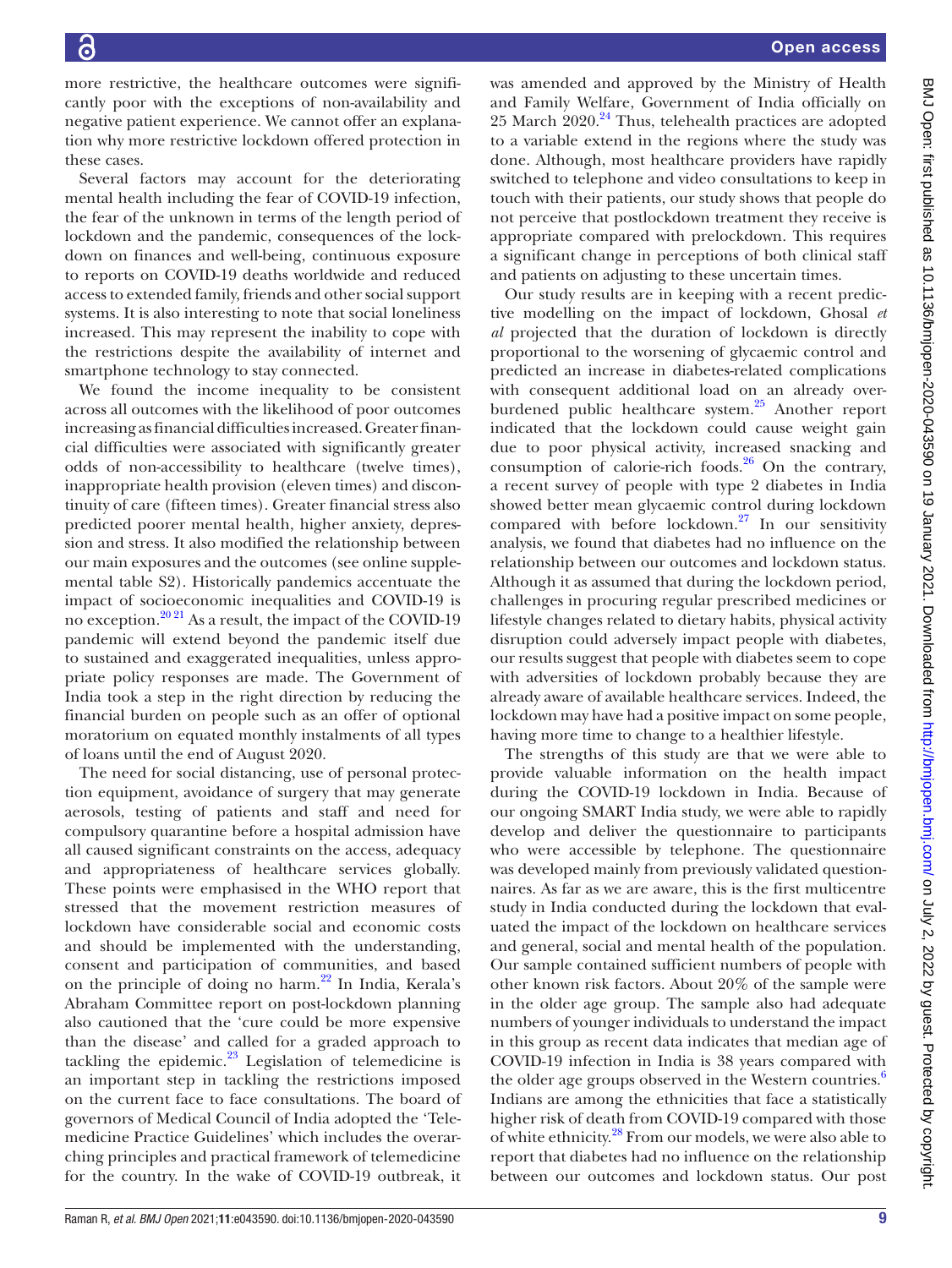hoc sample size calculation by simulation showed that the study had sufficient power for all the outcomes except the negative patient experience due to its low probability in the study.

Our study might be limited by its cross-sectional nature and use of participants of an existing study as the sampling frame. However, the existence of an accessible sample of randomly selected households across India was a motivating factor to undertake this study in the rapidly changing lockdown scenarios. Although our measures are from validated questionnaires, we acknowledge that these have never been piloted in India and so is a weakness of our study. Data were self-reported and not primary health or outcome data, the response rate was 50%, so selection bias (even despite weighting) might have impacted the results and data were not collected prior to the lockdown or epidemic so making firm conclusions about its affect is difficult. Future studies are recommended to evaluate the impact of economic slowdown, unemployment and financial constraints in each household with time as people's responses focus on livelihood rather than lives.

#### Author affiliations

<sup>1</sup>Shri Bhagwan Mahavir Vitreoretinal Services, Medical Research Foundation, Sankara Nethralaya, Chennai, India

- <sup>2</sup>Dr.Mohan's Diabetes Specialities Centre and Madras Diabetes Research Foundation, Chennai, India
- 3 Diabetic Retinopathy Project, Sankara Nethralaya, Chennai, India
- 4 UCL Institute of Ophthalmology, London, UK
- <sup>5</sup>NIHR Moorfields Biomedical Research Centre, Moorfields Eye Hosp NHS Foundation Trust, London, UK
- 6 B005 Meenakshi Classic, Bangalore, India
- 7 Madras Diabetes Research Foundation, Chennai, India
- <sup>8</sup>University of East London, London, UK

Acknowledgements SMART India study Group Investigators. We also would like to thank our reviewers, Mark Siedner and Pragati B Hebbar for providing useful input into strengthening this manuscript.

Contributors RRaman, RRaj, SS, DC and GN contributed in literature search, study design, data interpretation. RRaman, RRaj, SS, RRam and DC helped in writing the manuscript. JS, RRaman, RRaj, RRam, GN helped in data collection. SS, DC and GN contributed in data analysis and making figures. JPT helped in study design, data collection. VM contributed in study design, writing.

Funding This work was supported by SMART India study, part of the ORNATE India project, is funded by the GCRF UKRI (MR/P207881/1). The research is supported by the NIHR Biomedical Research Centre at Moorfields Eye Hospital NHS Foundation Trust and UCL Institute of Ophthalmology, London, UK.

Competing interests None declared.

Patient consent for publication Not required.

Ethics approval The Institutional Ethics Committee of Vision Research Foundation, Sankara Nethralaya, Chennai, India approved the study (VRF/674A-2018-P).

Provenance and peer review Not commissioned; externally peer reviewed.

Data availability statement Data are available on reasonable request. The datasets generated during and/or analysed during the current study are not publicly available, as it is against the organisation/hospital policy. But are available from the corresponding author on reasonable request.

Supplemental material This content has been supplied by the author(s). It has not been vetted by BMJ Publishing Group Limited (BMJ) and may not have been peer-reviewed. Any opinions or recommendations discussed are solely those of the author(s) and are not endorsed by BMJ. BMJ disclaims all liability and responsibility arising from any reliance placed on the content. Where the content includes any translated material, BMJ does not warrant the accuracy and reliability of the translations (including but not limited to local regulations, clinical guidelines, terminology, drug names and drug dosages), and is not responsible for any error and/or omissions arising from translation and adaptation or otherwise.

Open access This is an open access article distributed in accordance with the Creative Commons Attribution Non Commercial (CC BY-NC 4.0) license, which permits others to distribute, remix, adapt, build upon this work non-commercially, and license their derivative works on different terms, provided the original work is properly cited, appropriate credit is given, any changes made indicated, and the use is non-commercial. See: [http://creativecommons.org/licenses/by-nc/4.0/.](http://creativecommons.org/licenses/by-nc/4.0/)

#### ORCID iD

Rajiv Raman <http://orcid.org/0000-0001-5842-0233>

#### **REFERENCES**

- <span id="page-9-0"></span>1 Ferguson N, Laydon D, Nedjati-Gilani G. Impact of nonpharmaceutical interventions (NPIs) to reduce COVID-19 mortality and healthcare demand. Imperial College of London.
- <span id="page-9-1"></span>2 WHO. World Health Organization novel coronavirus (2019-nCoV) situation report - 11, 2019. Available: [https://www.who.int/](https://www.who.int/emergencies/diseases/novel-coronavirus-2019/situation-reports) [emergencies/diseases/novel-coronavirus-2019/situation-reports](https://www.who.int/emergencies/diseases/novel-coronavirus-2019/situation-reports) [Accessed 9 Jun 2020].
- <span id="page-9-2"></span>3 Remuzzi A, Remuzzi G. COVID-19 and Italy: what next? *[Lancet](http://dx.doi.org/10.1016/S0140-6736(20)30627-9)* 2020;395:1225–8.
- <span id="page-9-3"></span>4 Mazumder A, Arora M, Bharadiya V, *et al*. SARS-CoV-2 epidemic in India: epidemiological features and *in silico* analysis of the effect of interventions. *[F1000Res](http://dx.doi.org/10.12688/f1000research.23496.1)* 2020;9:315.
- <span id="page-9-4"></span>5 Bhattacharjee A, Kumar M, Patel KK. When COVID-19 will decline in India? prediction by combination of recovery and case load rate. *[Clin](http://dx.doi.org/10.1016/j.cegh.2020.06.004)  [Epidemiol Glob Health](http://dx.doi.org/10.1016/j.cegh.2020.06.004)* 2021;9:17–20.
- <span id="page-9-5"></span>6 Verma S, Mishra A. Depression, anxiety, and stress and sociodemographic correlates among general Indian public during COVID-19. *[Int J Soc Psychiatry](http://dx.doi.org/10.1177/0020764020934508)* 2020;66:756–62.
- <span id="page-9-6"></span>7 Sivaprasad S, Raman R, Conroy D, *et al*. The ORNATE India project: United Kingdom-India research collaboration to tackle visual impairment due to diabetic retinopathy. *[Eye](http://dx.doi.org/10.1038/s41433-020-0854-8)* 2020;34:1279–86.
- <span id="page-9-7"></span>8 COVID-19: Lockdown across India, in line with WHO guidance. UN News. 24 Mar 2020.
- <span id="page-9-8"></span>9 Gulliford M, Figueroa-Munoz J, Morgan M, *et al*. What does 'access to health care' mean? *[J Health Serv Res Policy](http://dx.doi.org/10.1258/135581902760082517)* 2002;7:186–8.
- <span id="page-9-9"></span>10 Penchansky R, Thomas JW. The concept of access: definition and relationship to consumer satisfaction. *[Med Care](http://dx.doi.org/10.1097/00005650-198102000-00001)* 1981;19:127–40.
- <span id="page-9-10"></span>European Patients Forum. Access to health care, 2016. Available: [https://www.eu-patient.eu/globalassets/policy/access/final-access](https://www.eu-patient.eu/globalassets/policy/access/final-access-survey-report_16-dec.pdf)[survey-report\\_16-dec.pdf](https://www.eu-patient.eu/globalassets/policy/access/final-access-survey-report_16-dec.pdf) [Accessed 12 Jun 2020].
- <span id="page-9-11"></span>12 Webster TR, Mantopoulos J, Jackson E, *et al*. A brief questionnaire for assessing patient healthcare experiences in low-income settings. *[Int J Qual Health Care](http://dx.doi.org/10.1093/intqhc/mzr019)* 2011;23:258–68.
- <span id="page-9-12"></span>13 Freeman GK, Olesen F, Hjortdahl P. Continuity of care: an essential element of modern general practice? *[Fam Pract](http://dx.doi.org/10.1093/fampra/cmg601)* 2003;20:623–7.
- <span id="page-9-13"></span>14 Naithani S, Gulliford M, Morgan M. Patients' perceptions and experiences of 'continuity of care' in diabetes. *[Health Expect](http://dx.doi.org/10.1111/j.1369-7625.2006.00379.x)* 2006;9:118–29.
- <span id="page-9-14"></span>15 Topp CW, Østergaard SD, Søndergaard S, *et al*. The WHO-5 well-being index: a systematic review of the literature. *[Psychother](http://dx.doi.org/10.1159/000376585)  [Psychosom](http://dx.doi.org/10.1159/000376585)* 2015;84:167–76.
- <span id="page-9-15"></span>16 De Jong Gierveld J, Van Tilburg T. A six-item scale for overall, emotional and social loneliness: confirmative tests on new survey data. *Res Aging* 2006;28:582–98.
- <span id="page-9-16"></span>17 Weiss RS. *Loneliness: the experience of emotional and social isolation*. Cambridge, MA: MIT Press, 1973.
- 18 Rehman U, Shahnawaz MG, Khan NH, *et al*. Depression, anxiety and stress among Indians in times of Covid-19 Lockdown. *[Community](http://dx.doi.org/10.1007/s10597-020-00664-x)  [Ment Health J](http://dx.doi.org/10.1007/s10597-020-00664-x)* 2020;7309680 doi:10.1007/s10597-020-00664-x
- <span id="page-9-18"></span><span id="page-9-17"></span>19 Nelson B. The positive effects of covid-19. *[BMJ](http://dx.doi.org/10.1136/bmj.m1785)* 2020;369:m1785. 20 Kawachi I. COVID-19 and the 'rediscovery' of health inequities. *[Int J](http://dx.doi.org/10.1093/ije/dyaa159)*
- *[Epidemiol](http://dx.doi.org/10.1093/ije/dyaa159)* 2020;49:1415–8. 21 Bambra C, Riordan R, Ford J, *et al*. The COVID-19 pandemic and
- <span id="page-9-19"></span>health inequalities. *[J Epidemiol Community Health](http://dx.doi.org/10.1136/jech-2020-214401)* 2020;74:964. 22 WHO. *COVID-19 strategy update*. Geneva: World Health
- Organization, 2020. [https://www.who.int/publications/i/item/covid-](https://www.who.int/publications/i/item/covid-19-strategy-update-14-april-2020)[19-strategy-update-14-april-2020](https://www.who.int/publications/i/item/covid-19-strategy-update-14-april-2020)
- <span id="page-9-20"></span>23 Government of Kerala. Report of the expert committee on strategy for easing lockdown restrictions. Thiruvananthapuram, 2020. Available: [https://www.pslhub.org/learn/coronavirus-COVID-19/](https://www.pslhub.org/learn/coronavirus-COVID-19/lockdown-exit-strategies/government-of-kerala-covid-19-report-of-the-expert-committee-on-strategy-for-easing-lockdown-restrictions-6-april-2020-r2220/) [lockdown-exit-strategies/government-of-kerala-covid-19-report-of](https://www.pslhub.org/learn/coronavirus-COVID-19/lockdown-exit-strategies/government-of-kerala-covid-19-report-of-the-expert-committee-on-strategy-for-easing-lockdown-restrictions-6-april-2020-r2220/)[the-expert-committee-on-strategy-for-easing-lockdown-restrictions-](https://www.pslhub.org/learn/coronavirus-COVID-19/lockdown-exit-strategies/government-of-kerala-covid-19-report-of-the-expert-committee-on-strategy-for-easing-lockdown-restrictions-6-april-2020-r2220/)[6-april-2020-r2220/](https://www.pslhub.org/learn/coronavirus-COVID-19/lockdown-exit-strategies/government-of-kerala-covid-19-report-of-the-expert-committee-on-strategy-for-easing-lockdown-restrictions-6-april-2020-r2220/)